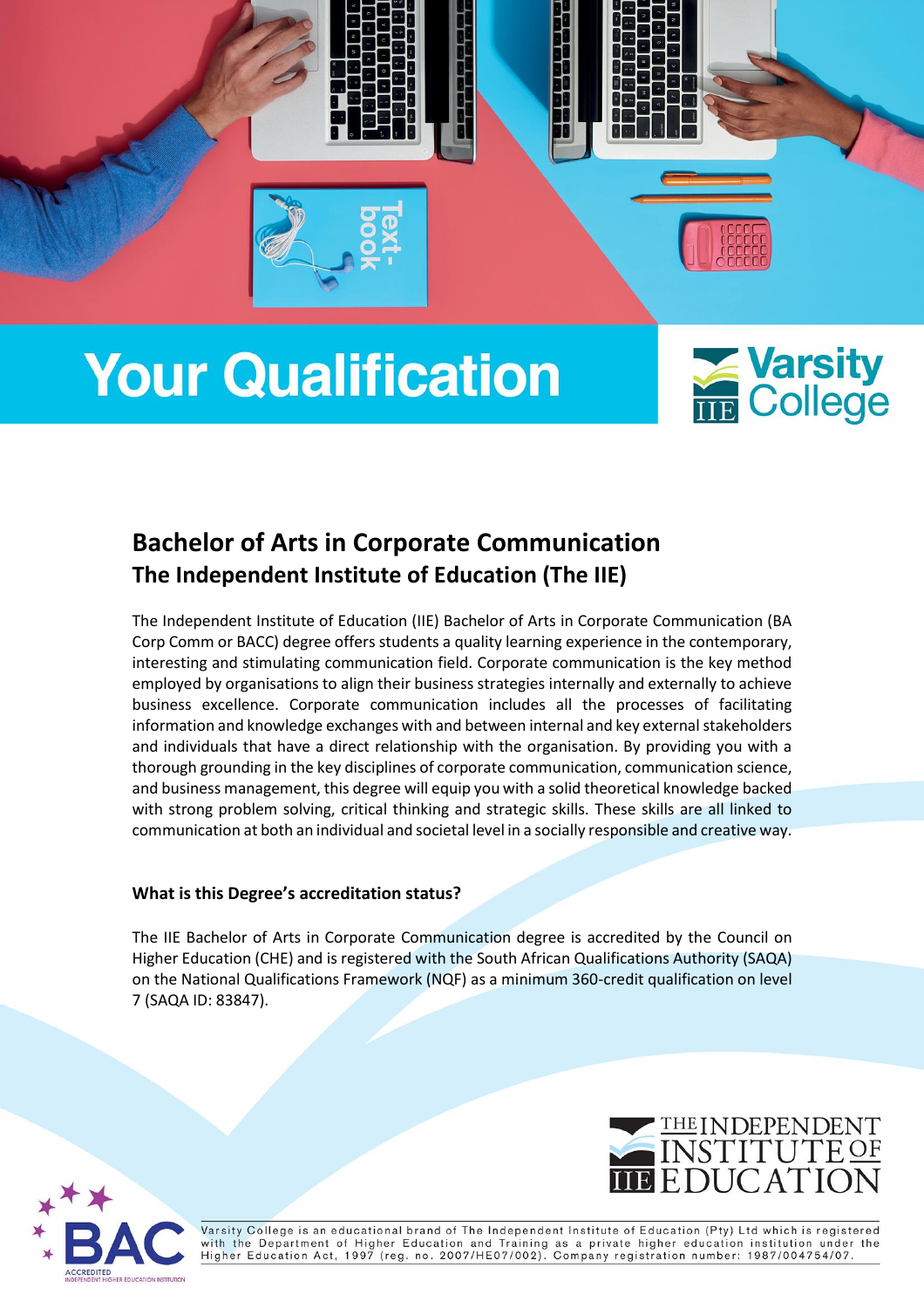# **Who is the Bachelor's degree aimed at?**

This degree will appeal to you if you are a creative thinker who enjoys social interaction and using communication as a key means to achieve goals. You will be interested in this degree if you find value in the building of strong strategic relationships, are outgoing and can invest in a team and goal orientated career. You will engage in research, planning and implementation of a variety of communication related activities in a range of corporate contexts.

If you are keen to use your skills within the business environment and you find the idea of being able to assist an organisation to look at new strategic ways to improve their communication with their stakeholders, so that they can reach their business objectives in an ethical and socially responsible manner, then this is the degree for you. Additionally corporate communication specialists are involved in helping organisations to improve their public image, solve communication issues, invest in their communities and plan corporate communication strategies.

# **What entry requirements will I need to study this Bachelor's degree?**

To be registered as a candidate you must have satisfied the admission requirements as set out below:

| <b>Minimum</b><br><b>Admission</b><br><b>Requirements</b> |                                                                                                                                                                                              | <b>English</b> | <b>Notes</b>                                                                                    |                                                                                                           |  |
|-----------------------------------------------------------|----------------------------------------------------------------------------------------------------------------------------------------------------------------------------------------------|----------------|-------------------------------------------------------------------------------------------------|-----------------------------------------------------------------------------------------------------------|--|
|                                                           | NSC: Bachelor<br>pass with                                                                                                                                                                   | 50%            |                                                                                                 |                                                                                                           |  |
|                                                           | $NC(V)$ :<br>Bachelor pass<br>with                                                                                                                                                           | 50%            |                                                                                                 |                                                                                                           |  |
|                                                           | SC:<br>Endorsement<br>with                                                                                                                                                                   | 50%            |                                                                                                 |                                                                                                           |  |
|                                                           | SC(a): Bachelor<br>pass with                                                                                                                                                                 | 50%            |                                                                                                 |                                                                                                           |  |
|                                                           | International:<br>An USAf Exemption<br>Certificate is required<br>and meeting the<br>minimum of 50% for<br>English.                                                                          |                | Please refer to the International<br>Admissions spreadsheet for further<br>admissions criteria. |                                                                                                           |  |
|                                                           | A cognate Higher Certificate OR<br>cognate 240 credit Diploma OR an<br>Advanced Certificate OR 360 credit<br>Diploma may satisfy the minimum<br>admission requirements to degree<br>studies. |                |                                                                                                 | If discipline not cognate at<br>least 20% of credits must<br>be academic literacy or<br>numeracy related. |  |
|                                                           |                                                                                                                                                                                              |                |                                                                                                 |                                                                                                           |  |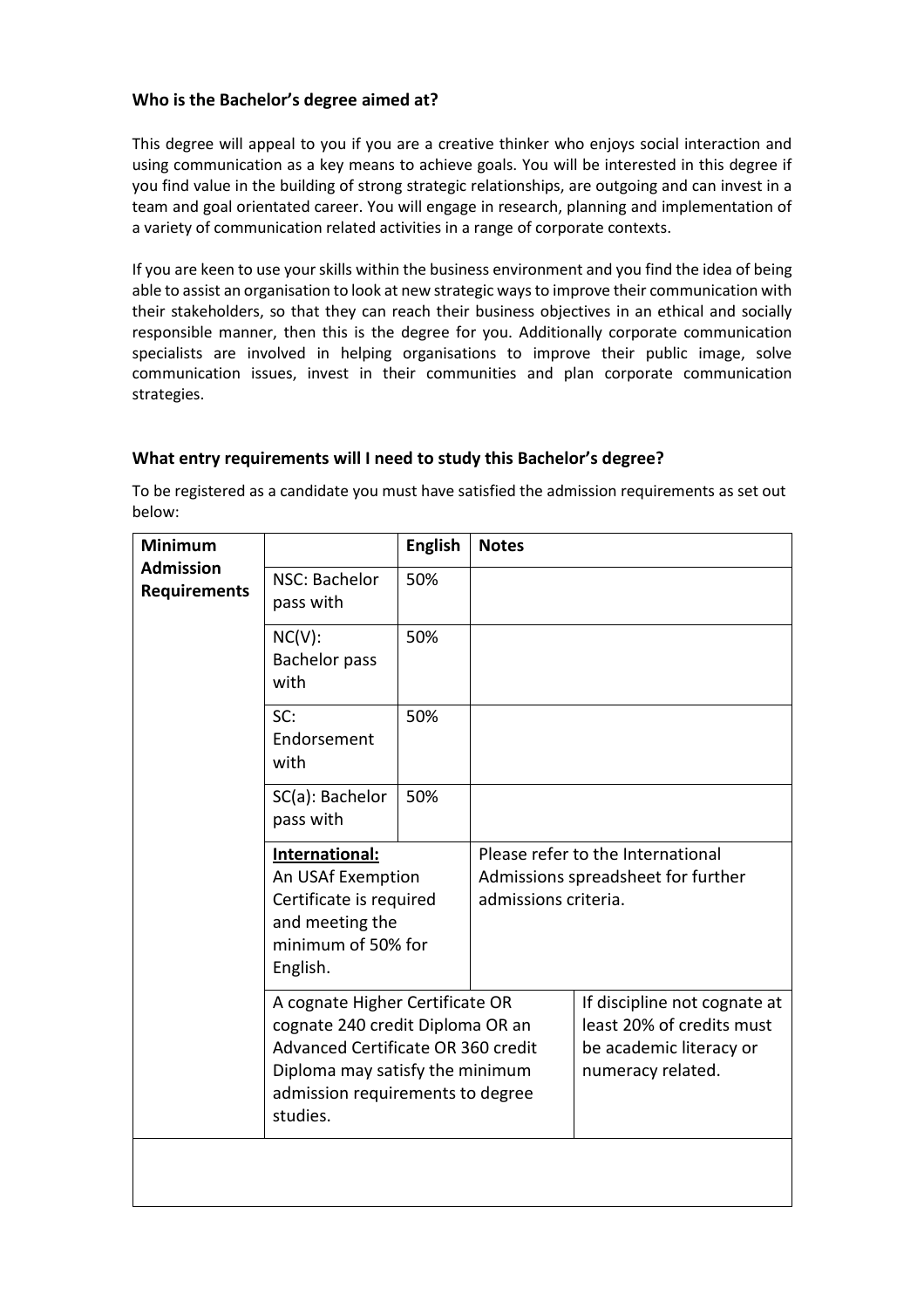| <b>Alternate</b>                                                                                                                                                                                   |                                                                                                                                                                                                                                                                                                                                                                                                                                                                                         | <b>NSC</b>                                                                                                                                                                                                                                                                                                                           | <b>Notes</b>                                          |  |  |  |  |
|----------------------------------------------------------------------------------------------------------------------------------------------------------------------------------------------------|-----------------------------------------------------------------------------------------------------------------------------------------------------------------------------------------------------------------------------------------------------------------------------------------------------------------------------------------------------------------------------------------------------------------------------------------------------------------------------------------|--------------------------------------------------------------------------------------------------------------------------------------------------------------------------------------------------------------------------------------------------------------------------------------------------------------------------------------|-------------------------------------------------------|--|--|--|--|
| <b>Admission</b><br>(Should<br>English<br>requirements<br>not be met at<br>NSC Grade 12,<br>then entrance<br>may be<br>granted if the<br>English<br>requirement is<br>met based on<br>the Grade 11 | English                                                                                                                                                                                                                                                                                                                                                                                                                                                                                 | 40-<br>49%                                                                                                                                                                                                                                                                                                                           | If 50% min in final Grade 11 results was<br>achieved. |  |  |  |  |
| final mark.)                                                                                                                                                                                       |                                                                                                                                                                                                                                                                                                                                                                                                                                                                                         |                                                                                                                                                                                                                                                                                                                                      |                                                       |  |  |  |  |
| <b>Senate Discretionary Admissions</b>                                                                                                                                                             |                                                                                                                                                                                                                                                                                                                                                                                                                                                                                         |                                                                                                                                                                                                                                                                                                                                      |                                                       |  |  |  |  |
| <b>Mature Age</b><br><b>Exemption</b>                                                                                                                                                              | Candidates having attained the age of 23 before or during the first<br>year of registration with a Senior Certificate with a minimum of<br>40% in at least four higher or standard grade subjects, at least<br>three of which shall have been passed simultaneously and one of<br>which shall be a recognised higher grade subject; OR Candidates<br>must have attained the age of 45 before or during the first year of<br>registration.<br>An USAf Exemption Certificate is required. |                                                                                                                                                                                                                                                                                                                                      |                                                       |  |  |  |  |
| <b>Senate</b><br><b>Discretionary</b><br><b>Mature Age</b><br><b>Admission for</b><br>students with<br>a Senior<br><b>Certificate</b><br>with<br>endorsement                                       | Candidates 23 years and older at point of registration, with an<br>endorsed Senior Certificate can be accepted on a senate<br>discretionary mature age admission if they do not meet the<br>additional admission requirements. Their academic progress will<br>be tracked and reported at Senate. An USAf Exemption Certificate<br>is not required.                                                                                                                                     |                                                                                                                                                                                                                                                                                                                                      |                                                       |  |  |  |  |
| <b>Recognition of</b><br><b>Prior Learning</b><br>(RPL)                                                                                                                                            | Where candidates do not satisfy the formal admission<br>requirements for this qualification, The IIE may consider an<br>admission application in terms of the Credit Accumulation and<br>Transfer, Recognition of Prior Learning and Qualification<br>Completion Policy (IIE010).                                                                                                                                                                                                       |                                                                                                                                                                                                                                                                                                                                      |                                                       |  |  |  |  |
| <b>USAf</b><br>approved<br>cognate<br>foundation<br>programme                                                                                                                                      |                                                                                                                                                                                                                                                                                                                                                                                                                                                                                         | Candidates who have completed an USAf approved cognate<br>foundation programme from a registered and accredited provider<br>may be admitted. The additional English criteria falls away.<br>An USAf Exemption Certificate is required - the Office of the<br>Registrar will facilitate, on behalf of the student, an application for |                                                       |  |  |  |  |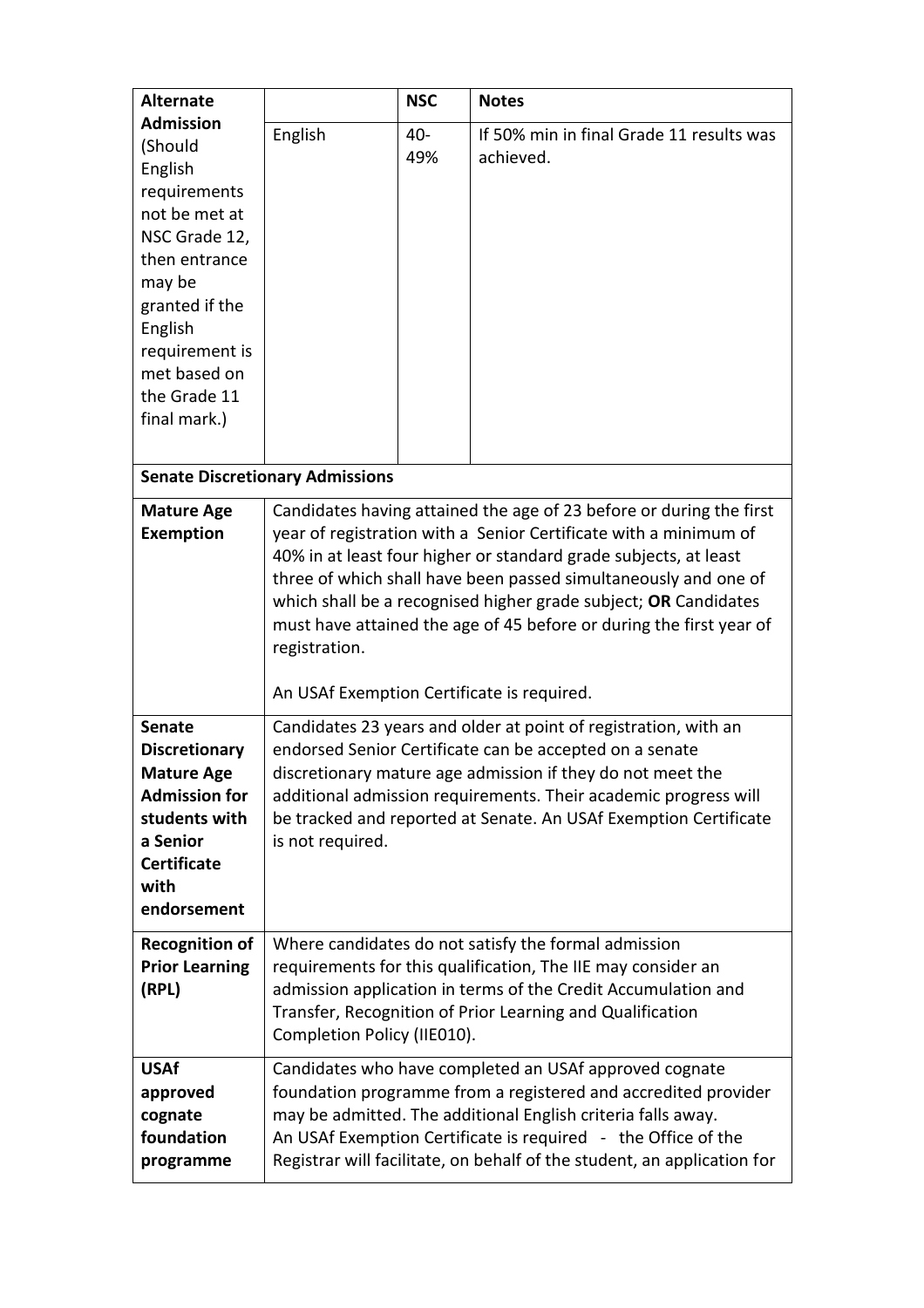| <b>Transfer</b>                                                                                                                                                                  | degree admission to USAf, once the student has provided proof of<br>payment to USAf.<br>Candidates who have successfully completed at least 120 credits                                                                                                                                                                                                                                |
|----------------------------------------------------------------------------------------------------------------------------------------------------------------------------------|----------------------------------------------------------------------------------------------------------------------------------------------------------------------------------------------------------------------------------------------------------------------------------------------------------------------------------------------------------------------------------------|
| students                                                                                                                                                                         | on the first year of a cognate degree may be admitted. However, if<br>a student completed less than 120 credits, the admission criteria<br>on the NSC or equivalent apply.                                                                                                                                                                                                             |
| <b>OQSF</b><br>qualifications                                                                                                                                                    | Candidates with an OQSF Level 5 cognate qualification may be<br>admitted, provided the OQSF qualification has at least 120 credits<br>at NQF Level 5. An USAf Exemption Certificate is required - the<br>Office of the Registrar will facilitate, on behalf of the student, an<br>application for degree admission to USAf, once the student has<br>provided proof of payment to USAf. |
| General<br><b>Education</b><br><b>Development</b><br>(GED) - An<br><b>USA</b><br>qualification<br>developed by<br>the American<br><b>Council on</b><br><b>Education</b><br>(ACE) | Candidates with a GED qualification may be admitted if they have<br>an USAf Foreign Conditional Exemption Certificate as well as NBT:<br>AQL results and have obtained a score of at least 51 for Academic<br>Literacy (AL) and a score of at least 40 for Quantitative Literacy<br>(QL).                                                                                              |

Please note, requirements for entry to this qualification are correct at the time of printing, however, these may change. At the time of registration, please check that the entry requirements have not changed.

# **What is The Teaching and Learning Strategy of The IIE's Varsity College, and how will it help prepare me for the 21st century working world?**

Our teaching and learning approach is based on active learning which enables us to focus on the skills you need to succeed in the New World. This way, the student is at the centre of learning. Academic life, we believe, should be as relevant and participative as possible  $-$  a dynamic, two-way exchange. This enables students to:

Engage with subject material Build understanding Develop critical thinking and problem-solving skills for the 21st Century workforce.

This collaborative approach teaches you how to think, and to ask questions; the right questions. We call it New World Thinking.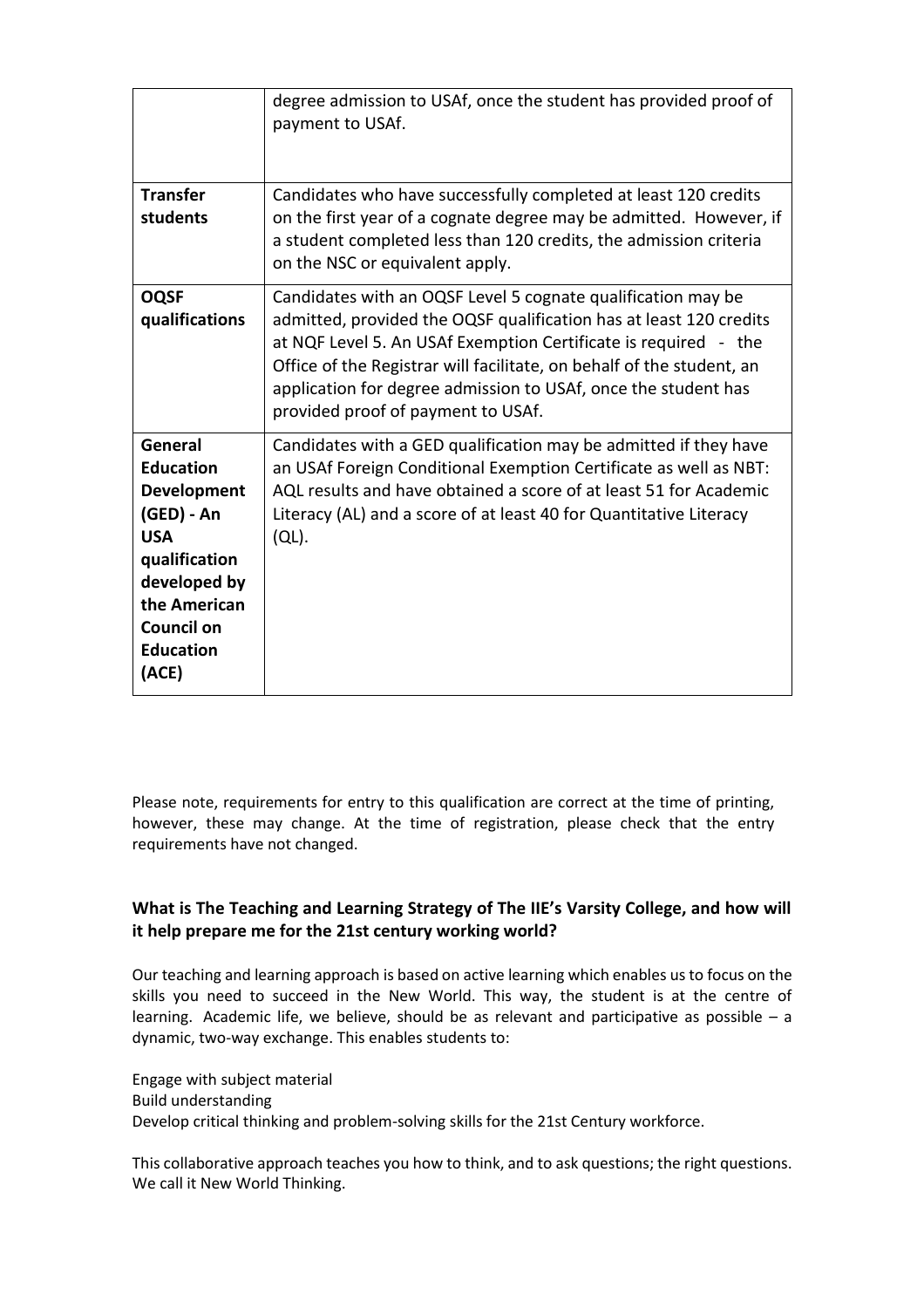Our active learning approach is structured as a blend between online and face-2-face lectures. This allows us to take learning beyond the confines of the lecture room. independent, self-directed learners. Our Learning Management System called VCLearn enables this blend and affords you a range of approaches to teaching and learning, and resources that are designed to promote self-organised learning and thought leadership.

# **How is this Bachelor's degree structured?**

The IIE BACC degree is a three-year degree. The modules are delivered on a full-time basis with lectures being scheduled during the day from Monday to Friday.

The Blended Learning environment is such that it encourages and promotes independent study, research, and online engagement, both in and outside of the classroom. To this effect The IIE's Varsity College supports this learning environment by promoting campus environments that will enable such learning, and by encouraging students to BYOT (Bring Your Own Technology) so as to develop the necessary academic and digital literacies over the duration of this qualification.

The curriculum below is correct at the time of print. Please note that in line with academic practice, The IIE's curriculum is annually reviewed thus changes may occur in module structure and sequence in order to ensure that the qualification remains relevant. The exit level outcomes of the programme do not change. Registered students receive an updated programme curriculum on an annual basis.

#### **BACHELOR OF ARTS IN CORPORATE COMMUNICATION**

| 1 <sup>st</sup> Semester                | <b>NQF</b><br>Level | <b>Credit</b><br>Value | 2 <sup>nd</sup> Semester           | <b>NQF</b><br>Level | <b>Credit</b><br>Value |
|-----------------------------------------|---------------------|------------------------|------------------------------------|---------------------|------------------------|
| <b>APCT5121</b>                         | 5                   | 15                     | <b>MACM5112</b>                    | 5                   | 15                     |
| <b>Applied Communication Techniques</b> |                     |                        | <b>Marketing Communication</b>     |                     |                        |
| <b>BMNG5121</b>                         | 5                   |                        | <b>BMNG5122</b>                    |                     |                        |
| <b>Business Management 1A</b>           |                     | 15                     | <b>Business Management 1B</b>      | 5                   | 15                     |
| <b>COSC5121</b>                         |                     |                        | <b>COSC5132</b>                    |                     |                        |
| <b>Communication Science 1A:</b>        | 5                   | 15                     | <b>Communication Science 1B:</b>   | 5                   | 15                     |
| <b>Interpersonal Communication</b>      |                     |                        | <b>Intercultural Communication</b> |                     |                        |
| <b>CCOM5121</b>                         | 5                   |                        | <b>CCOM5122</b>                    | 5                   | 15                     |
| Corporate Communication 1A              |                     | 15                     | Corporate Communication 1B         |                     |                        |

# **Year 1**

#### **The following prerequisites apply:**

There are no prerequisites applicable for first year

**The following co-requisites apply:**

COSC5121 is a co-requisite for COSC5132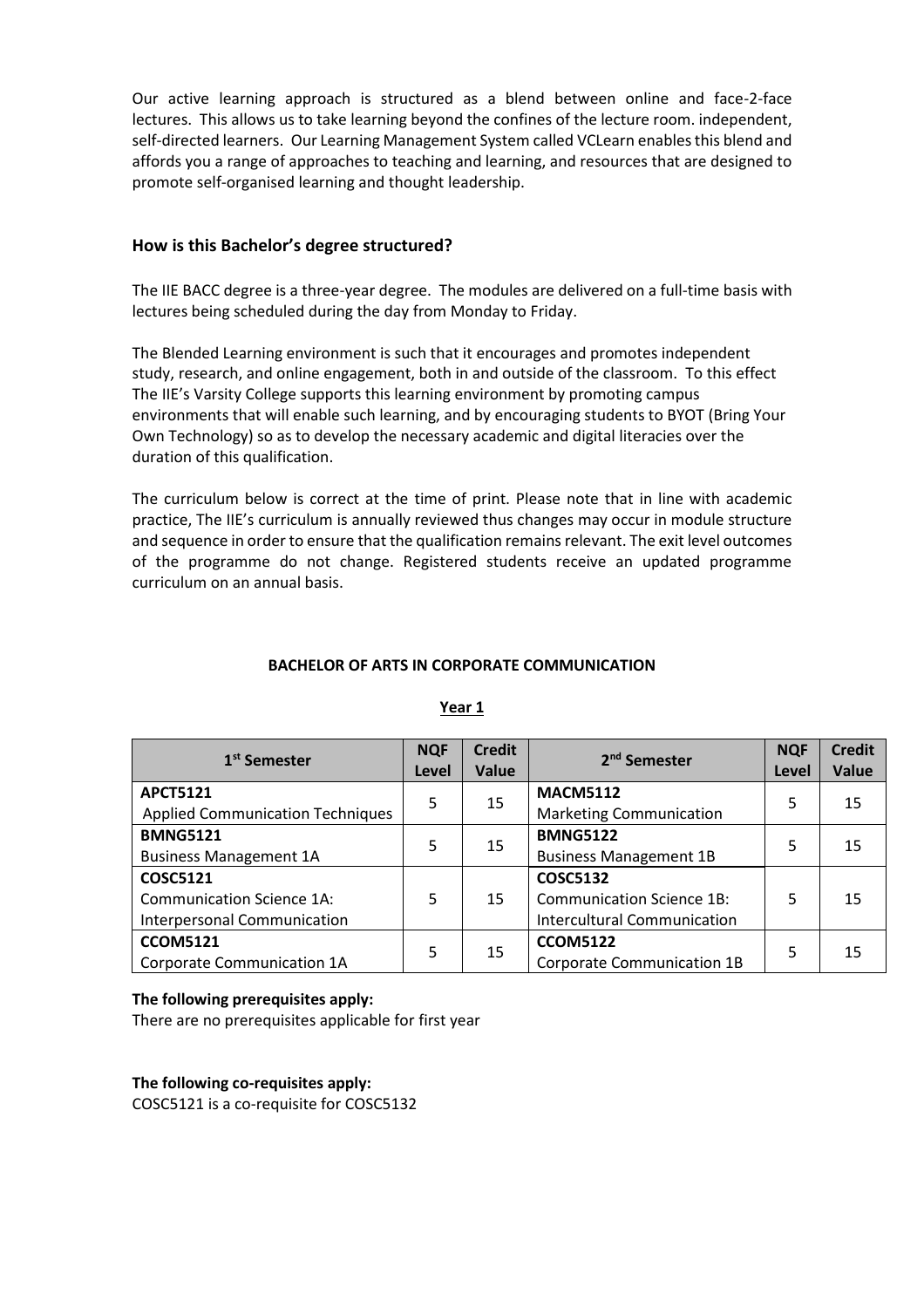| 1 <sup>st</sup> Semester            | <b>NQF</b><br>Level | <b>Credit</b><br><b>Value</b> | 2 <sup>nd</sup> Semester          | <b>NQF</b><br>Level | <b>Credit</b><br>Value |
|-------------------------------------|---------------------|-------------------------------|-----------------------------------|---------------------|------------------------|
| <b>APCT6211</b>                     |                     |                               | <b>MEST6222</b>                   |                     |                        |
| <b>Applied Communication</b>        | 6                   | 15                            | Media Studies 1                   | 6                   | 15                     |
| Techniques 2                        |                     |                               |                                   |                     |                        |
| <b>BMNG6221</b>                     | 6                   | 15                            | <b>BMNG6222</b>                   | 6                   | 15                     |
| <b>Business Management 2A</b>       |                     |                               | <b>Business Management 2B</b>     |                     |                        |
| COSC6231                            |                     |                               | <b>COSC6222</b>                   |                     |                        |
| <b>Communication Science 2A:</b>    | 6                   | 15                            | <b>Communication Science 2B:</b>  | 6                   | 15                     |
| <b>Organisational Communication</b> |                     |                               | <b>Persuasive Communication</b>   |                     |                        |
| <b>CCOM6221</b>                     | 6                   | 15                            | <b>CCOM6222</b>                   | 6                   | 15                     |
| Corporate Communication 2A          |                     |                               | <b>Corporate Communication 2B</b> |                     |                        |

#### **The following prerequisites apply:**

There are no prerequisites applicable for second year

#### **The following co-requisites apply:**

COSC5132 is a co-requisite for COSC6231 CCOM5122 is a co-requisite for CCOM6221 COSC6231 is a co-requisite for COSC6222 CCOM6221 is a co-requisite for CCOM6222

| 1 <sup>st</sup> Semester                     | <b>NQF</b><br>Level | <b>Credit</b><br><b>Value</b> | 2 <sup>nd</sup> Semester          | <b>NQF</b><br>Level | <b>Credit</b><br>Value |
|----------------------------------------------|---------------------|-------------------------------|-----------------------------------|---------------------|------------------------|
| <b>APCT7311</b>                              |                     |                               | <b>MEST7322</b>                   |                     |                        |
| <b>Applied Communication</b><br>Techniques 3 | 7                   | 15                            | Media Studies 2                   | 7                   | 15                     |
| <b>COSC7321</b>                              |                     |                               | <b>COSC7322</b>                   |                     |                        |
| Communication Science 3A: Global             | 7                   | 15                            | <b>Communication Science 3B:</b>  |                     | 15                     |
| Communication                                |                     |                               | <b>Mass Communication</b>         |                     |                        |
| <b>CCOM7321</b>                              | 7                   | 15                            | <b>CCOM7322</b>                   | 7                   | 15                     |
| Corporate Communication 3A                   |                     |                               | <b>Corporate Communication 3B</b> |                     |                        |
| <b>INRS7321</b>                              |                     | 15                            | <b>REPR7312</b>                   |                     | 15                     |
| Introduction to Research                     |                     |                               | <b>Research Practice</b>          |                     |                        |

# **Year 3**

#### **The following prerequisites apply:**

There are no prerequisites applicable for third year

#### **The following co-requisites apply:**

COSC6222 is a co-requisite for COSC7321 CCOM6222 is a co-requisite for CCOM7321 COSC7321 is a co-requisite for COSC7322 CCOM7321 is a co-requisite for CCOM7322 MEST6222 is a co-requisite for MEST7322 INRS7321 is a co-requisite for REPR7312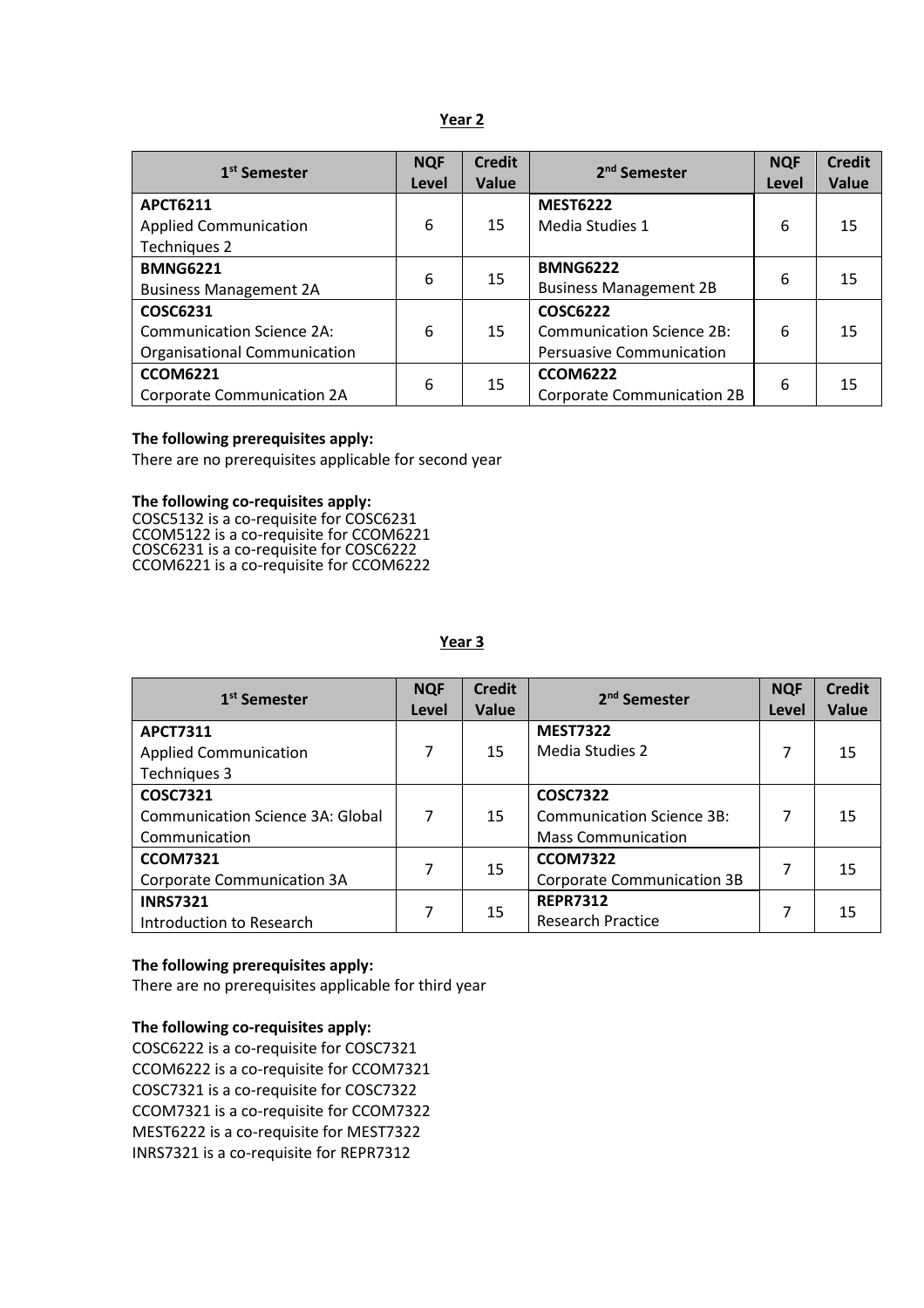#### **What about timetables?**

The IIE's full-time programmes are aimed at students wishing to dedicate themselves to fulltime studies for the duration of their qualification. This means that students are expected to engage in additional learning activities and assessments outside of the scheduled lecture-time.

Students must understand that timetables remain subject to change throughout the year. Unfortunately, we cannot guarantee that timetable structures will remain the same during each year of your studies with us. In addition, where students are repeating modules, these modules may be offered in the evenings or on weekends. Students are required to attend lectures in order to remain up to date with the academic programme. Students who would like to pursue limited part-time employment opportunities outside of the academic programme must prioritise their studies and avoid committing to work schedules until after they have received their timetables and academic calendar from the institution.

### **What must I pass in order to graduate with this Bachelor's degree?**

In order to be awarded this qualification, you must have achieved a minimum final year mark of fifty percent (50%) for each module of the programme; and have met all the Work Integrated Learning requirements, where applicable.

#### **How long do I have to complete this qualification?**

Students have a maximum of 6 years to complete this qualification.

# **With what qualification will I graduate?**

You will graduate with The IIE Bachelor of Arts in Corporate Communication degree.

# **Career opportunities: what career areas can I pursue once I have completed The IIE Bachelor's degree?**

This degree will open up an attractive range of career options; this degree is a perfect stepping stone to a diverse and exciting range of career opportunities, such as:

- Corporate Communication
- Corporate Affairs
- Event Management
- Public Relations
- Digital and Social Media
- Internal and external communication strategist
- Media Liaison
- Crisis Communication